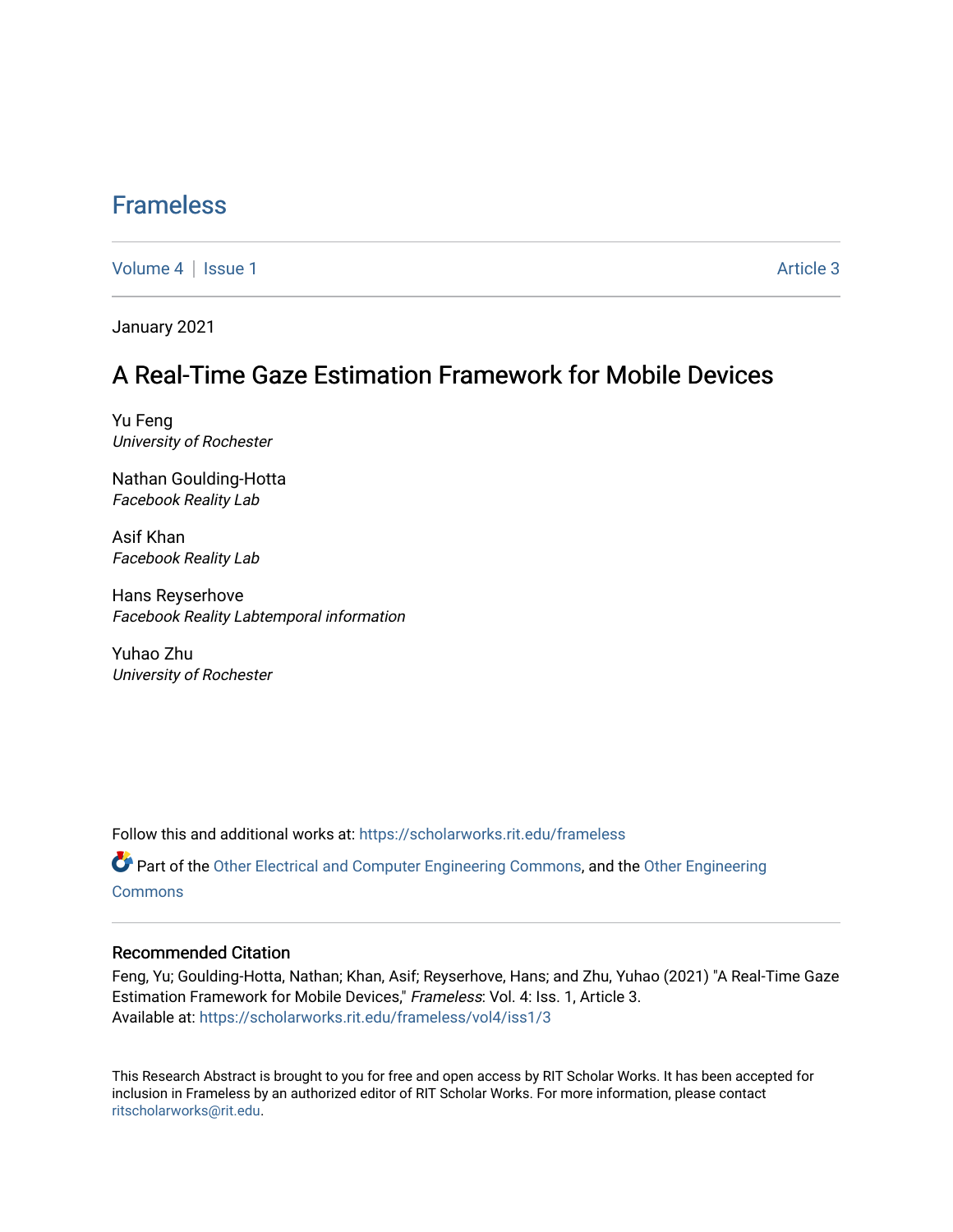# **FRAMELESS**

## **A Real-Time Gaze Estimation Framework for Mobile Devices**

**Yu Feng\*** University of Rochester

**Asif Khan** Facebook Reality Lab **Nathan Goulding-Hotta** Facebook Reality Lab

**Hans Reyserhove** Facebook Reality Lab

**Yuhao Zhu** University of Rochester

#### **I. INTRODUCTION**

Tracking eyes becomes an important component to unleash new ways of humanmachine interactions in augmented and virtual reality (AR/VR). To make the eye tracking system responsible, eye tracking systems need to operate at a real-time rate (> 30Hz). However, from our experiments, modern gaze tracking algorithms operate at most 5 Hz on mobile processors. In this talk, we present a real-time eye tracking algorithm that operates at 30 Hz on a mobile processor. Our algorithm achieves sub-0.5° gaze accuracy, while requiring only 30K parameters, which is one to two orders of magnitude smaller than state-of-the-art algorithms.

#### *Temporal Correlation*

While most of the prior eye tracking algorithms work on a frame-by-frame basis, eye tracking in most AR/VR use cases processes continuous, sequential frames, which exposes temporal information that is often ignored. Our system leverages this temporal correlation to achieve real-time eye tracking.

Specifically, we use the past temporal correlation across frames to predict the Region of Interest (ROI) in the current frame and propose a novel ROI prediction algorithm that is tailored for eye tracking. The ROI prediction allows us to process eye frames within the ROIs and significantly improves the execution speed.

*<sup>\*</sup>*Corresponding Author, Yu Feng

*Submitted April 13th, 2022*

*Accepted April 13th, 2022*

*Published online April 18th, 2022*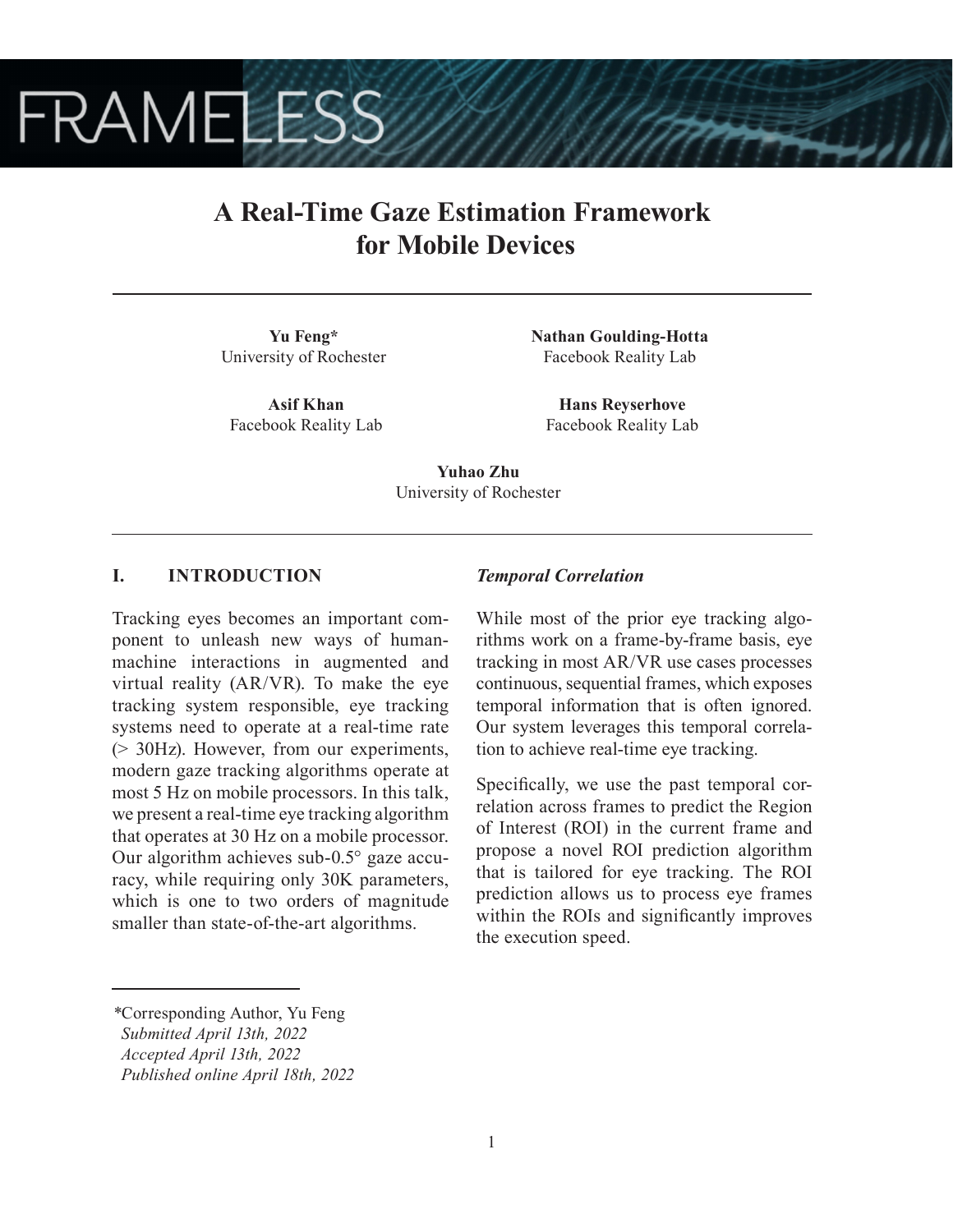**Vol. 4, No. 1 - 2021** *Frameless*

#### *Lightweight Segmentation*

Coupled with the ROI prediction, we propose a lightweight neural network- based algorithm to learn the gaze from a ROI. The way to estimate the gaze is to first parameterize an eye image through eye segmentation and then estimate the gaze through fitting a geometric eye model. To accelerate the heavyweight eye segmentation, we propose a new segmentation network inspired by the classic MobileNet [2], we show that depth-wise separable convolution provides a segmentation backbone that balances accuracy and compute complexity. Our network requires 13–93× fewer parameters (30K in total) and  $20-31\times$  fewer operations than existing DNN algorithms.

#### *Reducing Data Transmission*

Apart from delivering real-time tracking on off-the-shelf mobile platforms today, our system has a potential to reduce data transmission overheads, both between the image sensor and the back-end processor and between the processor and memory. We show that in-sensor Auto- ROI provides 2–4× reduction in the transmission energy.

#### **II. EVALUATION**

We compare against two eye segmentation methods, RITnet [1] and DeepVoG [3]. Both the baselines are trained using the same procedure as our algorithm. We use two accuracy metrics, the angular error for gaze estimation and the mean Intersection-over-Unit (mIoU) metric for eye segmentation. We also compare the speed of our algorithms with the baselines. We measure the speed on a stateof-the-art mobile computing platform, Nvidia's Jetson Xavier board.



*Fig. 1. The gaze accuracy and speed comparison of different methods. The speedup values are normalized to the speed of RITnet. Ours(S) and Ours(L) are two eye segmentation networks. +ROI and +E denote Auto-ROI is enabled with two different execution modes.*

*Table 1: FLOPs and number of parameters in different eye segmentation networks under an input size of 640 × 400.*

| <b>Network</b>             | DeepVOG RITnet Ours (L) Ours (S) |       |      |      |
|----------------------------|----------------------------------|-------|------|------|
| FLOPs (Billion)            | 36.5                             | 23.1  | 2.6  | 1.2  |
| Norm. FLOPs                | 31.1                             | 19.7  | 2.3  | 1.0  |
| # of Parameters (Thousand) | 2835.7                           | 391.0 | 73.0 | 30.6 |
| Norm, # of Parameters      | 92.6                             | 12.8  | 2.4  | 1.0  |

#### *Variants*

We use two DNN variants of our eye segmentation network, Ours (S) and Ours (L). Both are designed with the same architecture but differing in the channel width. Table 1 compares the FLOPs and number of parameters of the two networks against the baseline segmentation networks.

#### *Result*

Figure 1 compares the gaze error and the speed of our algorithms with different baselines. The speedups are normalized to the speed of RITnet. Ours (L), and Ours (S) can keep the absolute error rate below 0.1° as RITnet with better speedup. Overall, our algorithm achieves an about 5.5× speedup over the baselines with a sub-0.5° gaze error.